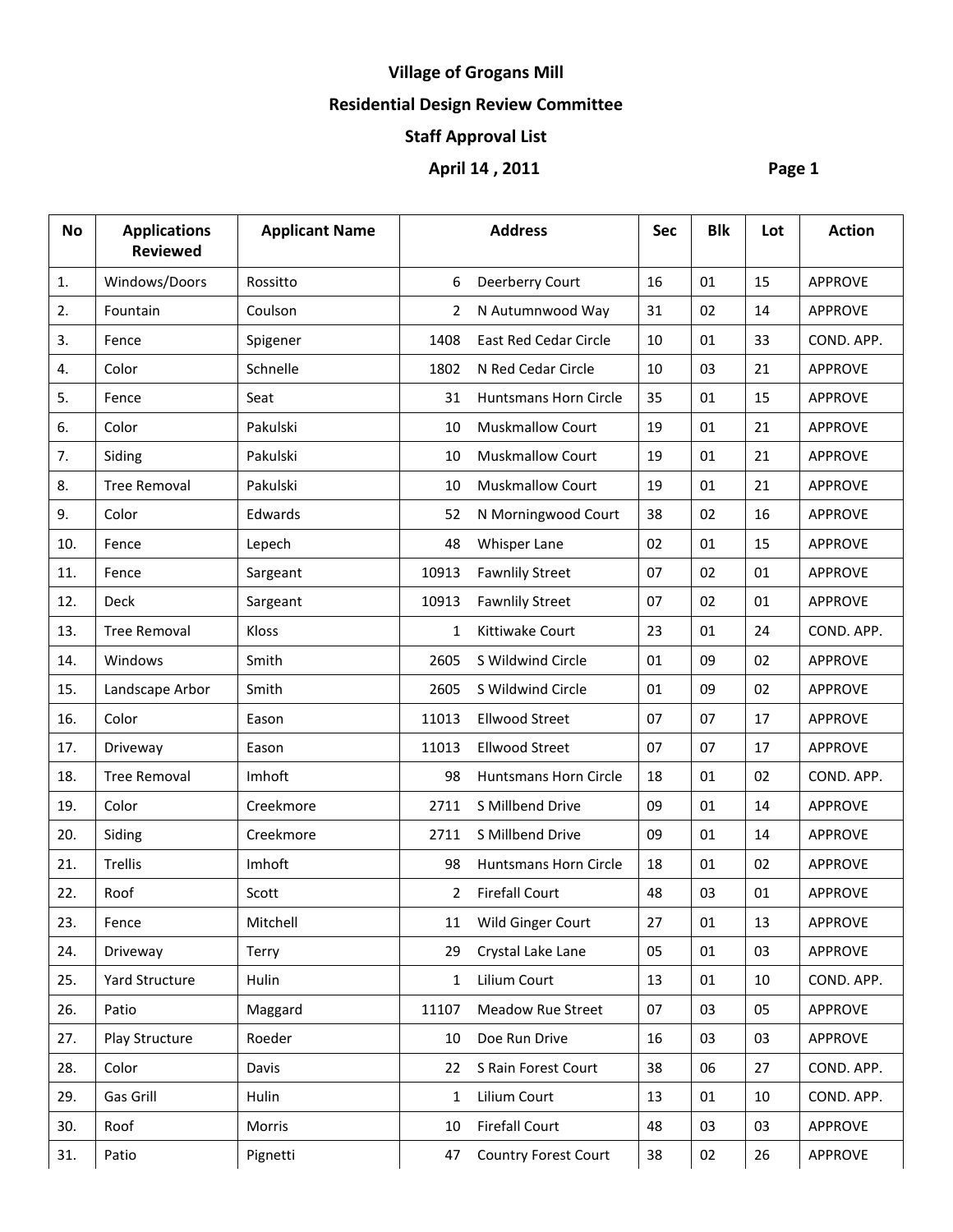# **Village of Grogans Mill**

### **Residential Design Review Committee**

### **Staff Approval List**

# **April 14 , 2011 Page 2**

| 32. | Deck            | Boorman/Rudnicki | 10811        | W Timberwagon Circle  | 06     | 07 | 14     | <b>APPROVE</b> |
|-----|-----------------|------------------|--------------|-----------------------|--------|----|--------|----------------|
| 33. | Color           | Speight          | 2724         | N Logrun Circle       | 02     | 02 | 17     | <b>APPROVE</b> |
| 34. | Siding          | Speight          | 2724         | N Logrun Circle       | 02     | 02 | 17     | <b>APPROVE</b> |
| 35. | Windows         | Speight          | 2724         | N Logrun Circle       | 02     | 02 | 17     | <b>APPROVE</b> |
| 36. | Fence           | <b>Burks</b>     | 75           | N Royal Fern Drive    | 64     | 01 | 19     | <b>APPROVE</b> |
| 37. | Pool/Spa        | McGrew           | 86           | Northgate Drive       | 49     | 06 | 19     | COND. APP.     |
| 38. | Windows         | Fisher           | $\mathbf{1}$ | Chatterbird Lane      | 20     | 02 | 06     | <b>APPROVE</b> |
| 39. | Color           | Vidisheva        | 71           | N Elm Branch          | 51     | 01 | 28     | <b>APPROVE</b> |
| 40. | Spa             | Moore            | 7            | Yellowwood Court      | 15     | 02 | 23     | COND. APP.     |
| 41. | Deck            | Moore            | 7            | Yellowwood Court      | 15     | 02 | 23     | COND. APP.     |
| 42. | Roof            | Arif             | 20           | N Autumnwood Court    | 31     | 02 | 10     | <b>APPROVE</b> |
| 43. | Color           | Johns            | 2908         | Summersweet Place     | 06     | 07 | 11     | <b>APPROVE</b> |
| 44. | Fence           | Johns            | 2908         | Summersweet Place     | 06     | 07 | 11     | <b>APPROVE</b> |
| 45. | Color           | Elliot           | 11           | N Timber Top Drive    | 13     | 02 | 48     | <b>APPROVE</b> |
| 46. | Satellite       | Lunn             | 16           | S Brook Pebble Court  | 38     | 04 | 24     | <b>APPROVE</b> |
| 47. | Fence           | McMillan         | 22           | <b>Firefall Court</b> | 48     | 03 | 06     | COND. APP.     |
| 48. | Paving          | Elliot           | 11           | N Timber Top Drive    | 13     | 02 | 48     | <b>APPROVE</b> |
| 49. | Patio Cover     | Pignetti         | 18           | S Bristol Gate Place  | 69     | 01 | 02     | COND. APP.     |
| 50. | Patio Cover     | Ford             | 38           | Berryfrost Lane       | 43     | 01 | 17     | COND. APP.     |
| 51. | Fence           | Ford             | 38           | Berryfrost Lane       | 43     | 01 | 17     | <b>APPROVE</b> |
| 52. | Pool/Spa        | Smith            | 26           | Paintedcup Court      | 18     | 01 | 57     | COND. APP.     |
| 53. | Siding          | Ballatori        | 12216        | <b>Rock Oak Place</b> | 23     | 08 | 03     | <b>APPROVE</b> |
| 54. | Windows         | Ballatori        | 12216        | Rock Oak Place        | 23     | 08 | 03     | <b>APPROVE</b> |
| 55. | Play Structure  | Tomasek          | 27           | <b>Painted Sunset</b> | 65     | 02 | 72     | COND. APP.     |
| 56. | Trampoline      | Tomasek          | 27           | <b>Painted Sunset</b> | 65     | 02 | 72     | COND. APP.     |
| 57. | Generator       | Mitchell         | 11           | Wild Ginger Ct        | 27     | 01 | 13     | <b>APPROVE</b> |
| 58. | Siding          | Solano           | 42           | Kittiwake Court       | 23     | 01 | 11     | APPROVE        |
| 59. | Roof            | Paterson         | 10737        | N Autumnwood Way      | 30     | 01 | 02     | <b>APPROVE</b> |
| 60. | Summer Kitchen  | Filley           | 10507        | E Wildwind Cir        | 01     | 10 | 08     | COND. APP.     |
| 61. | Detached Pegola | Filley           | 10507        | E Wildwind Cir        | 01     | 10 | 08     | COND. APP.     |
| 62. | Paving          | Filley           | 10507        | E Wildwind Cir        | 01     | 10 | 08     | <b>APPROVE</b> |
| 63. | Fire Pit        | Filley           | 10507        | E Wildwind Cir        | 01     | 10 | 08     | <b>APPROVE</b> |
| 64. | Paving (rear)   | Filley           | 10507        | E Wildwind Cir        | $01\,$ | 10 | $08\,$ | <b>APPROVE</b> |